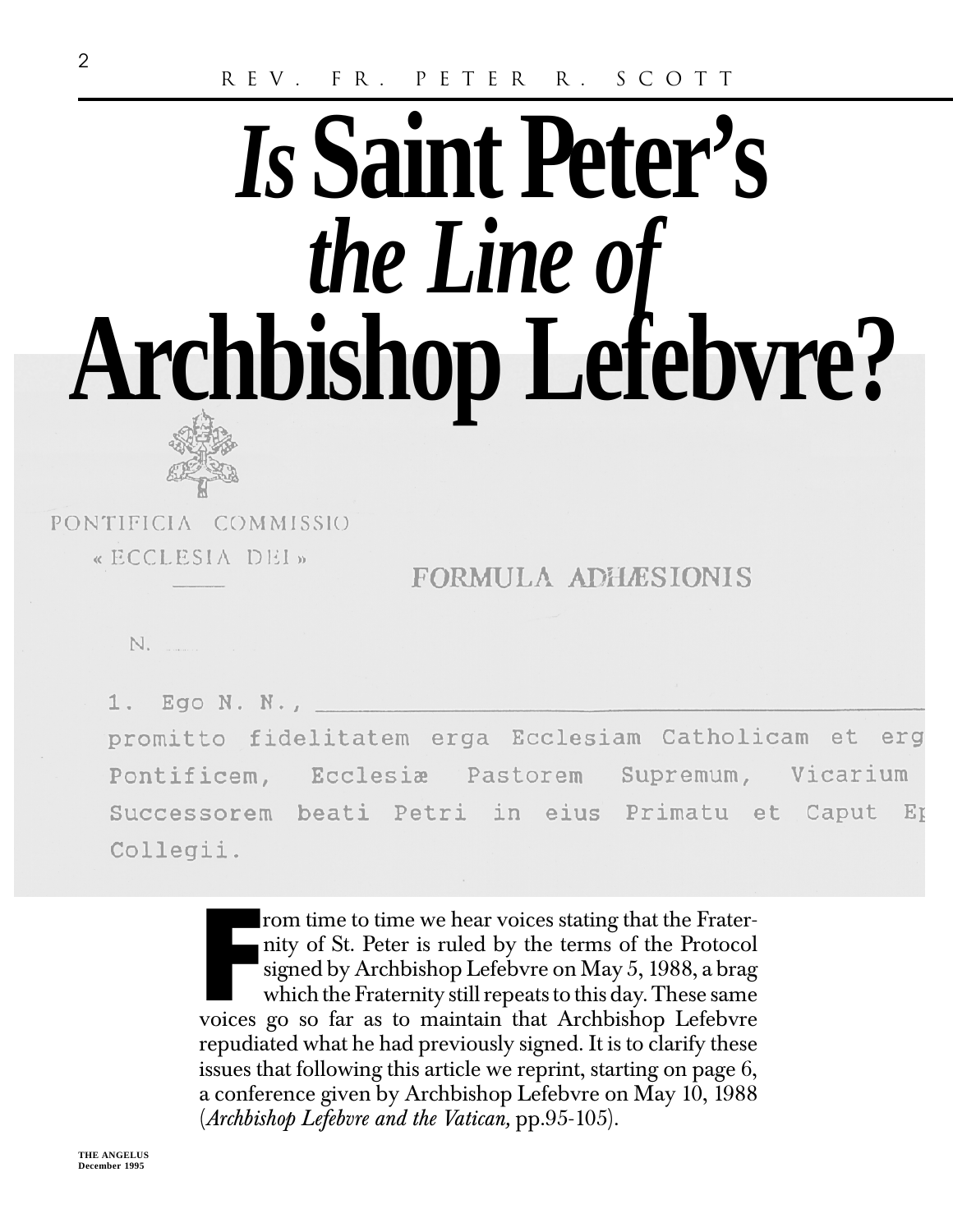# **The Ottaviani Intervention**

The truth of the matter is that Archbishop Lefebvre, having signed this Protocol, refused to sign the apology for crimes he had never committed, and continued to insist on the date of June 30, 1988 (the fourth and final date for the consecrations) instead of some vague, possible future date, as well as on the need for not one but several bishops, there being no other way to guarantee independence from the modernist bishops (how necessary we now see this to have been!). As pushed to the limit as he might have been, it is nevertheless not true that Archbishop Lefebvre repudiated the Protocol that he signed.

When confronted with their compromise with the postconciliar Church the priests of the Fraternity of St. Peter are wont to respond that they simply follow the protocol signed by Archbishop Lefebvre. Indeed, it is certainly true that any priest of the Society who tries to join the Fraternity is obliged to sign a *Formula Adhaesionis*, that is, a Formula of Adherence to the conciliar Church (see p.5). Although similar to the Protocol signed by Archbishop Lefebvre (see p.4), it is nevertheless different on several very important points.

The difference begins in the very first point. The St. Peter's priests not only promise fidelity to the Pope as Vicar of Christ and successor of St. Peter in his primacy, but also as "head of the *college* of bishops." Archbishop Lefebvre refused this profession of collegiality, insisting instead on the expression "head of the *body* of bishops." The third point admits that some might see a contradiction between the post-conciliar novelties and the Magisterium, but not that they themselves consider these novelties as directives opposed to Tradition, as Archbishop Lefebvre said and signed. If Archbishop Lefebvre signed a Protocol promising to abstain from polemics, he also clearly stated that he had

*The Ottaviani Intervention* raised many questions about the results which the New Order of Mass would have on the faith of the people. Among those points, the *Study* maintains that the faithful "never, absolutely never, asked that the liturgy be changed or mutilated to make it easier to understand." "On many points," the *Study* says, "it has much to gladden the heart of even the most modernist Protestant." Further, "The definition of the Mass is thus reduced to a 'supper.'" "The altar is nearly always called the *table*." "The Instruction recommends that the Blessed Sacrament now be kept in a place apart...as thought It were some sort of relic." "The people themselves appear as possessing *autonomous priestly powers."* "He [the priest] now appears as nothing more than a Protestant minister."



**Alfredo Cardinal Ottaviani**

[From the *Introduction* to the *Critical Study,* signed by Cardinals Ottaviani and Bacci]

"The accompanying *Critical Study* is the work of a select group of bishops, theologians, liturgists and pastors of souls. Despite its brevity, the study shows quite clearly that the *Novus Ordo Missae*–considering the new elements susceptible to widely different interpretations which are implied or taken for granted–represents, both as a whole and in its details, a striking departure from the Catholic theology of the Mass as it was formulated in Session 22 of the Council of Trent. The "canons" of the rite definitively fixed at that time erected an insurmountable barrier against any heresy which might attack the integrity of the Mystery."

never indulged in polemics, and that he would not cease to condemn error, from wherever it came: "Let the Pope stop doing these reprehensible things, incomprehensible, unthinkable, and we will stop reacting." Is this the case of the St. Peter priests, who have never been known to condemn the liberal errors and heresies of the ecumenical bishops they depend upon, let alone those of the Pope?

The fourth point in the formula is the acceptation of the validity of the New Mass and the new sacraments, which Archbishop Lefebvre accepted only on the understanding, already accepted under no.3, that there are elements in the modern liturgy in contradiction with Tradition. Moreover, the use of the Latin term *"valitudinem,*" which means *strength, good health, effectiveness, powerfulness*, in the text signed by the St. Peter's priests, instead of the usual term *"validitatem,*" which means *validity*, indicates that they are admitting much more than simple validity, but also the effectiveness, correctness, goodness and uprightness of the new rites. Certainly this is very clear from the fact that these priests can never be heard to criticize the protestant and modernist spirit of the new Mass, which "represents, both as a whole and in its details, a striking departure from the Catholic theology of the Mass" (*Ottaviani Intervention*). If their silence must be interpreted as consent, the same cannot be said about Archbishop Lefebvre's ferocious opposition to what he did not hesitate to call a "bastard Mass," so clear is its illegitimacy. (Sermon at Lille, Aug. 29, 1976. See *The Angelus,* November, 1995.)

A major difference can also be found in the fifth point. For if Archbishop Lefebvre promised to respect the common discipline of the Church and the ecclesiastical laws contained in the 1983 code, it was under the explicit proviso that he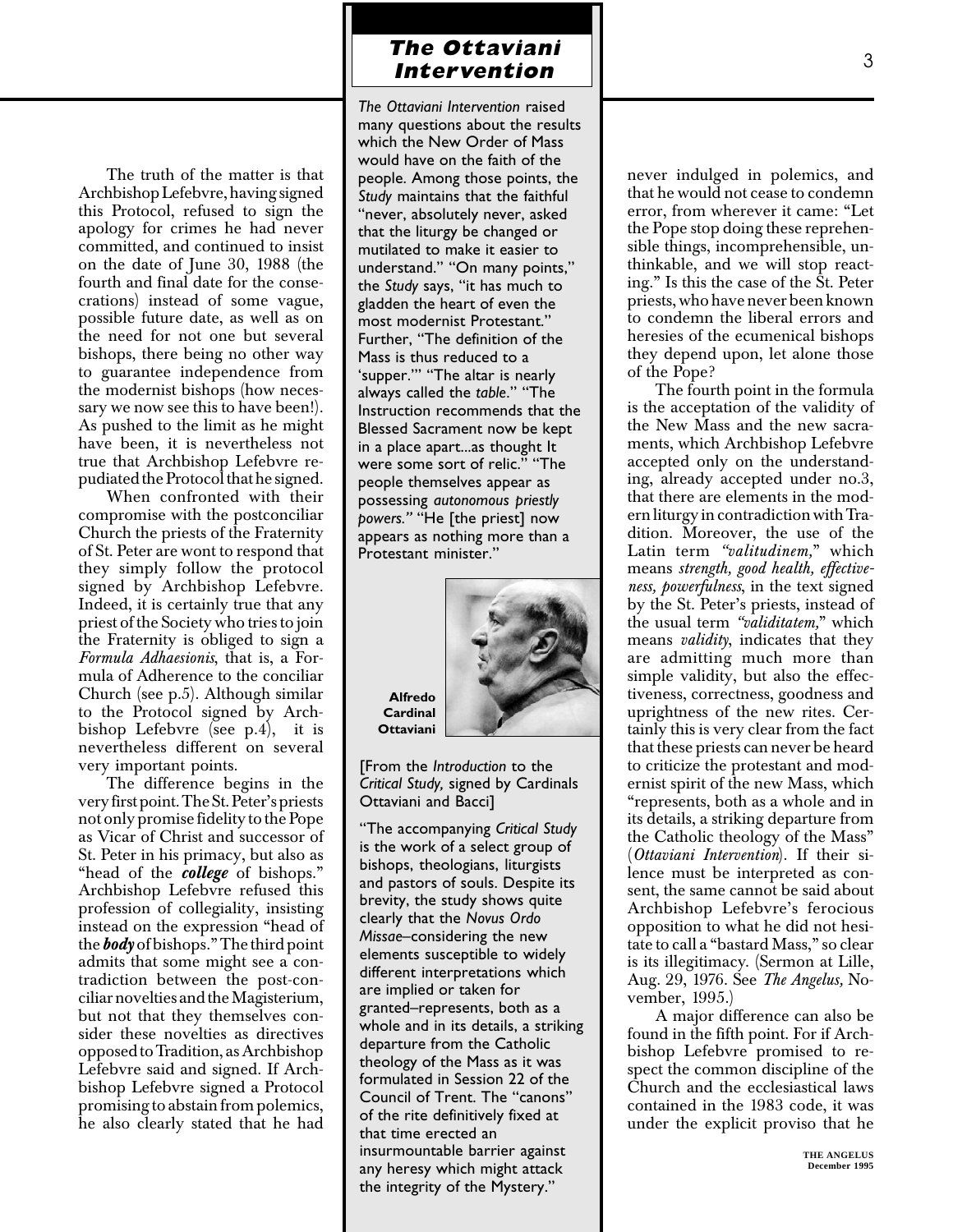# N. **SIGNED BY ARCHBISHOP LEFEBVRE**

*This Protocol, signed by*<br>*Archbishop Lefebvre on*<br>*May 5, 1988, was the*<br>*Culmination of 10 months of Archbishop Lefebvre on culmination of 10 months of negotiations after Archbishop Lefebvre had announced his intention to consecrate bishops. The accord on these points of doctrine illustrates Rome's recognition of the right of traditional Catholics to refuse certain points in Vatican II irreconcilable with Tradition. It showed that Rome had no opposition in principle to the consecration of bishops, and that the real opposition was a political stunt to prevent the growth of the traditional movement.*

#### **PROTOCOL OF ACCORD**

I, Marcel Lefebvre, Archbishop-Bishop Emeritus of Tulle, as well as the members of the Priestly Society of Saint Pius X founded by me:

1) Promise to be always faithful to the Catholic Church and the Roman Pontiff, its Supreme Pastor, Vicar of Christ, Successor of Blessed Peter in his primacy as **head of the body of bishops**.

2) We declare our acceptance of the doctrine contained in n. 25 of the dogmatic Constitution Lumen Gentium of Vatican Council II on the ecclesiastical Magisterium and the adherence which is due to it.

3) Regarding certain **points** taught by Vatican Council II or concerning later reforms of the liturgy and law, and which do not appear **to us** easily reconcilable **with Tradition**, we pledge that we will have a positive attitude of study and communication with the Apostolic See, avoiding all polemics.

4) Moreover, we declare that we recognize the validity of the Sacrifice of the Mass and the Sacraments celebrated with the intention of doing what the Church does, and according to the rites indicated in the typical editions of the Roman Missal and the Rituals of the Sacraments promulgated by Popes Paul VI and John Paul II.

5) Finally, we promise **to respect** the common discipline of the Church and the ecclesiastical laws, especially those contained in the Code of Canon Law promulgated by Pope John Paul II, **without prejudice to the special discipline granted to the Society by particular law**.

did not respect all the laws, and had the right to refuse, according to no.3, those laws which are contrary to Tradition, such as those promoting ecumenism. He did not promise to follow the post-conciliar laws, as do the St. Peter priests, in whose Formula of Adherence the words "without prejudice to the special discipline granted to the Society by particular law" were eliminated.

However, the real difference is that Archbishop Lefebvre absolutely insisted on independence from the modernist bishops. In this the Fraternity has totally failed. They depend upon a *Novus Ordo* commission (*Ecclesia Dei*), whose members are not traditional Catholics; they have to this day absolutely no bishops of their own, and receive the sacrament of Holy Orders from bishops ordained themselves in the new rites, and who do not hesitate to celebrate the New Mass; they are

**THE ANGELUS** December 1995

obliged to share altars with the New Mass, and to operate within the structure of the conciliar parishes. Either they agree with the post-conciliar liturgy, laws and practices, or they are hypocritical by their cooperation. Whatever the case be, it is clear that they have compromised with the revolution in the Church.

Occasionally we are asked what a traditional Catholic must do if the only traditional Mass he can attend is one celebrated by a Fraternity priest. Our answer remains exactly the same as Archbishop Lefebvre's answer with respect to the Indult Masses, celebrated by priests who also celebrate the New Mass. To participate in such Masses is to accept the compromise upon which they are based; it is to co-operate with the destruction of the Church either by accepting it or by hypocritical silence. It is to refuse the full profession of Catholic